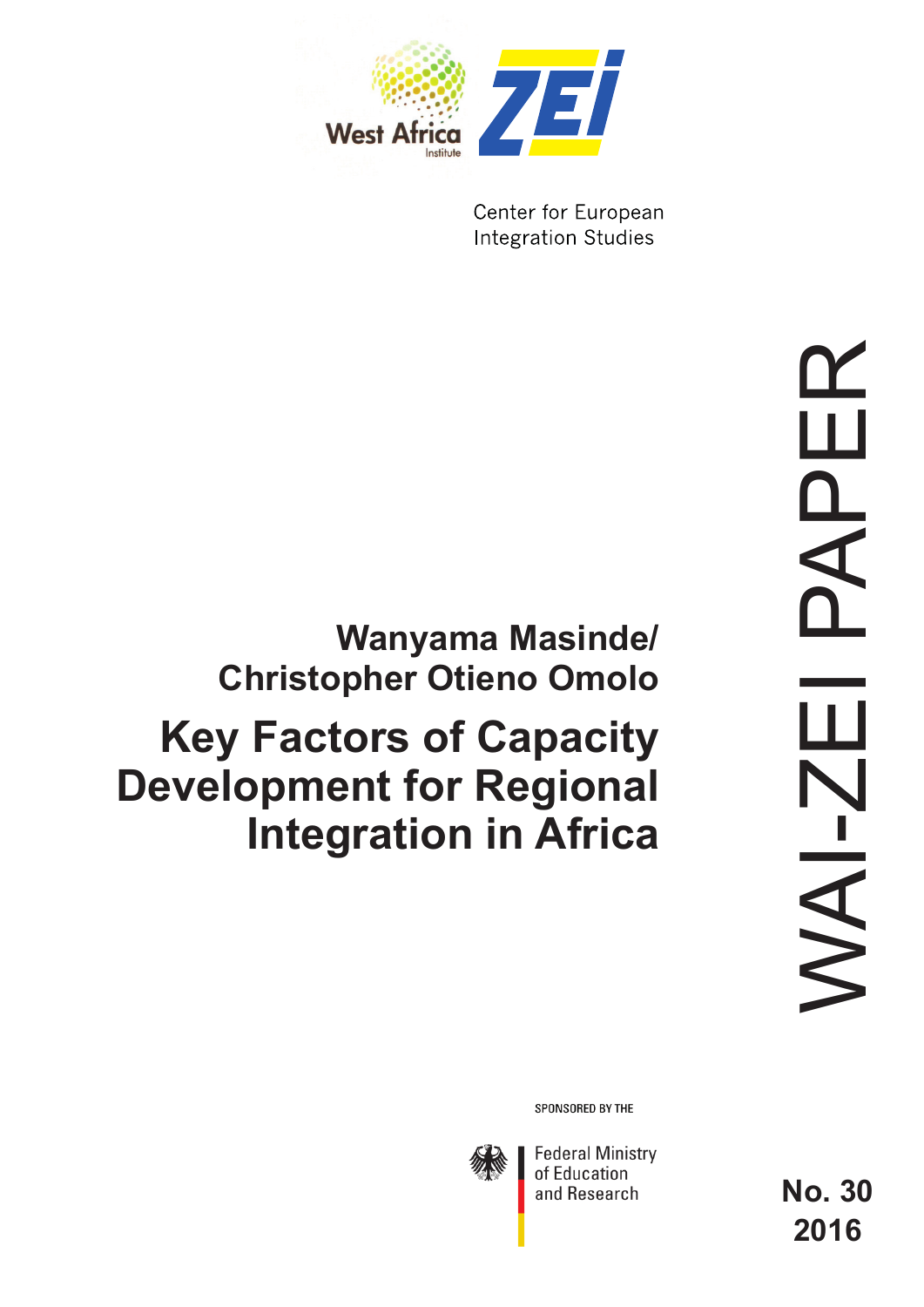Prof. Dr. Wanyama Masinde is Founding Director of the Institute for Regional Integration and Development (IRID) at the Catholic University of Eastern Africa, Nairobi, Kenya. He has designed and delivered training across the African Continent for Regional Communities, Government Officials, Private Sector Institutions, Civil Society and academic institutions and has recently designed the structure and curriculum for the COMESA University of Regional Integration. Prof. Masinde served as a Member of the Africa Capacity Building Foundation's (ACBF) Distinguished External Reference Group for the Africa Capacity Indicators' Report 2014 on Capacities for Regional integration on the Continent and continues to offer policy advice to a number of Governments across the Continent.

Christopher Otieno Omolo works at the Institute for Regional Integration and Development (IRID) at the Catholic University of Eastern Africa (CUEA), Nairobi, Kenya, where he is the Coordinator of the Master of Arts program in Regional Integration. He has previously worked as Programme Coordinator for a Higher Education Program for Refugees at the Kakuma Refugee Camp in Turkana, Kenya, and as a Program Coordinator for the African Jesuit Aids Network (AJAN) outreach program in Mwanza, Tanzania. He holds a Master of Public Policy (specializing in European Public Policy and International Affairs and Development) from the Willy Brandt School of Public Policy at the University of Erfurt, Germany, and a B.A. from the University of Zimbabwe.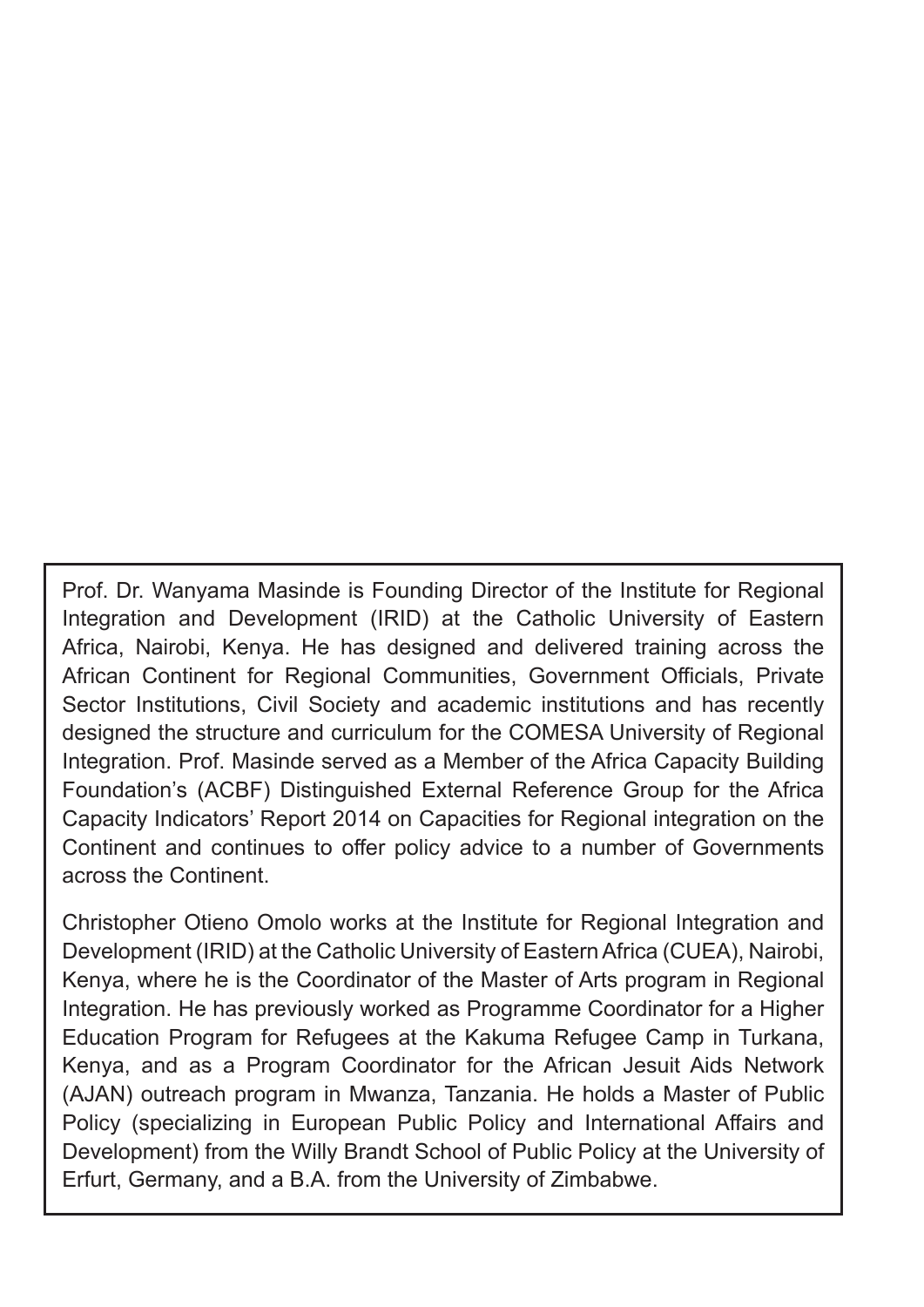### *Wanyama Masinde/Christopher Otieno Omolo*

# *Key Factors of Capacity Development for Regional Integration in Africa*

Over the last few decades, there has been a resurgence of regionalism across the globe. The world has witnessed a proliferation of new regional blocs; and a revival of old ones. As Schiff and Winters observe, by the turn of the decade, virtually all countries belonged to at least one regional bloc (Schiff & Winters, 2003). They further note that more than a third of world trade now takes place within regional trading blocs (Schiff & Winters, 2003). Most of these regionalization initiatives have been pursued with objectives ranging from simple reduction of barriers to trade (tariffs and non-tariff barriers), to farreaching initiatives featuring deeper economic integration and even extending to some form of political union. There is a marked discontinuity between this new wave of regionalism and the preceding regional integration initiatives. The new wave features deeper political and economic integration, beyond the free trade arrangements that characterized traditional regionalization, and is characterized by far more complex and multi-dimensional processes and institutions. Theorists posit the new wave as a response to the failure and decline of the nation-state, and as a means of containing the phenomenon of globalization. At its essence though, regionalism has been perceived, especially by countries in the "South", as a tool for development. Proponents of this view would add that regionalism of the kind that characterizes the current wave has been inspired by the success story of European integration.

This new wave of regionalism has also swept across the continent of Africa. Indeed, regionalism itself is not a new phenomenon in Africa. Some of the world's oldest customs unions are found in Africa; a legacy of colonialism. Whereas we associate African regional trade integration initiatives since the 1960s with what Mario Telò (2001) has termed as "economic regionalism," which emerged alongside US-centred multilateralism of the same period, the actual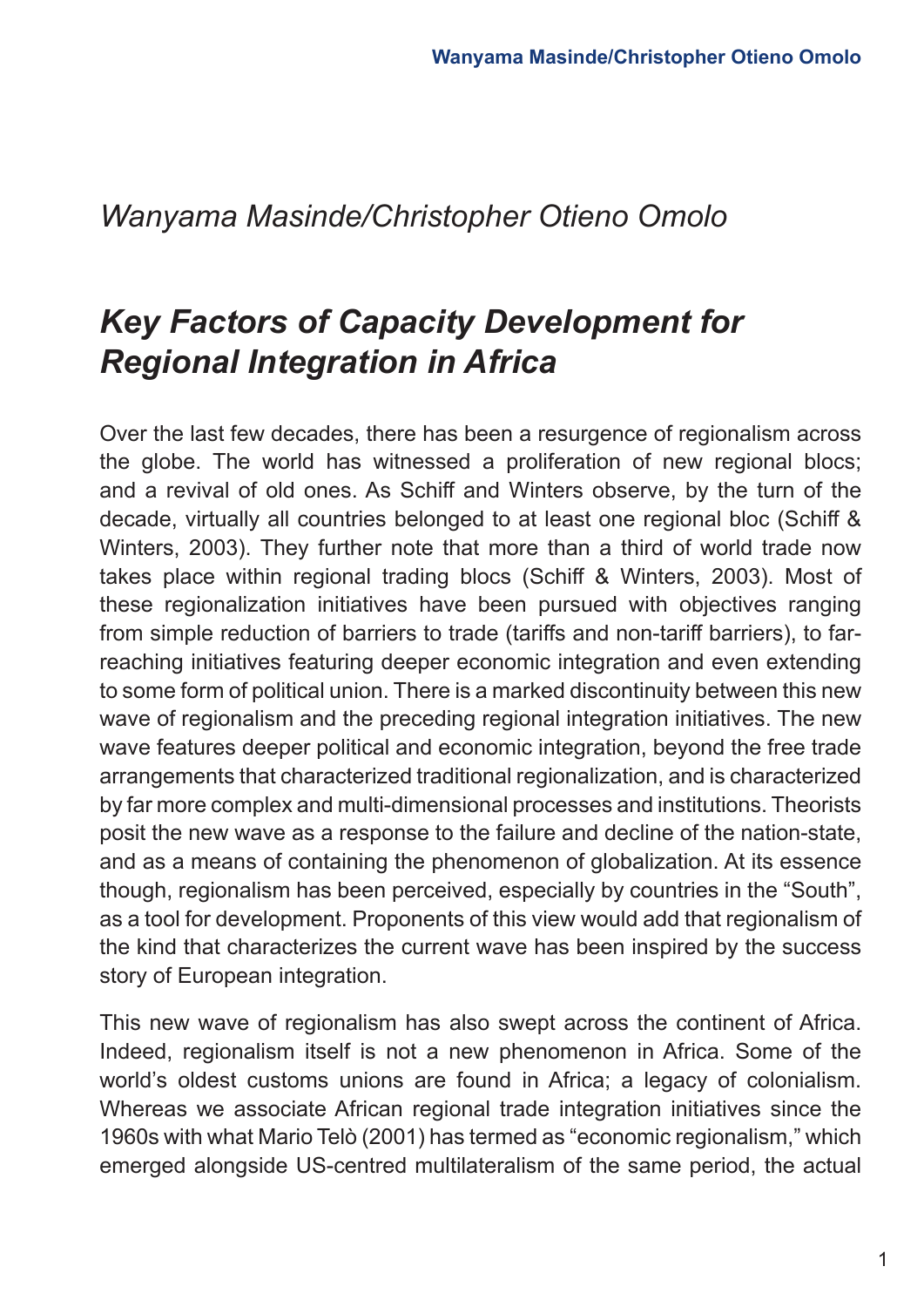#### **Key Factors of Capacity Development for Regional Integration in Africa**

urge for the unification of the African continent pre-dates African Independence. Since the pre-Independence period, Africa has been persistent in its call for a regional approach to its development efforts. Even if in the subsequent decades, following Independence, the rather idealistic dream of a politically united Africa, tempered by the complex realities of nation-building, has given way to more modest forms of integration, Africa has remained steadfast in its belief that its welfare is predicated on the unity of the Continent. As Olivier has noted, there has existed a consensus in Africa since decolonization, "that given the Continent's economic and geo-political realities, regionalization is the sine qua non for meaningful progress" (Olivier, n.d.).

However, Africa's past attempts at integration have almost all been unsuccessful. Many reasons have been cited for these failures. The anti-colonial fervour of the immediate post-Independence period which featured a clamour for unification under such slogans as "African Unity", "African Fraternity" and "Pan-Africanism", and envisaged an ultimate transformation of the Continent into a single African political state - the United States of Africa, would be hampered by several factors, including, a "lack of clear leadership and the iron law of impenetrable national sovereignty", and would therefore fail to move beyond minimalistintergovernmentalist cooperation (Olivier, n.d.). The efforts at integration would further be compounded by the subversive post-colonial leadership "driven by the expedience and power political considerations", and the twin burdens of nation-building and consolidation of national identities (Olivier, n.d.).

The current wave of African regionalism has unfolded against the backdrop of these failed attempts at integration. The urge for revival of the African regionalist project can roughly be traced to the initiatives of the now defunct Organization of African Unity (OAU), in the early 1980s, to revitalize the African economy in the wake of the failure of Africa's post-colonial economic strategies of the 1960s and 1970s (El-Affendi, 2009; Olivier, n.d.). With the support of the United Nations (UN) through its Economic Commission for Africa (ECA), the initiative of the OAU would culminate in the Lagos Plan of Action (LPA) and the Final Act of Lagos (FAL), which urged the revitalization of the already existing, Economic Community of the West African States (ECOWAS) in West Africa, and the establishment of the Preferential Trade Area (PTA) in 1981 for the East and Southern African states, and the Economic Community for Central African States (ECCAS) in 1983 for central African states (El-Affendi, 2009).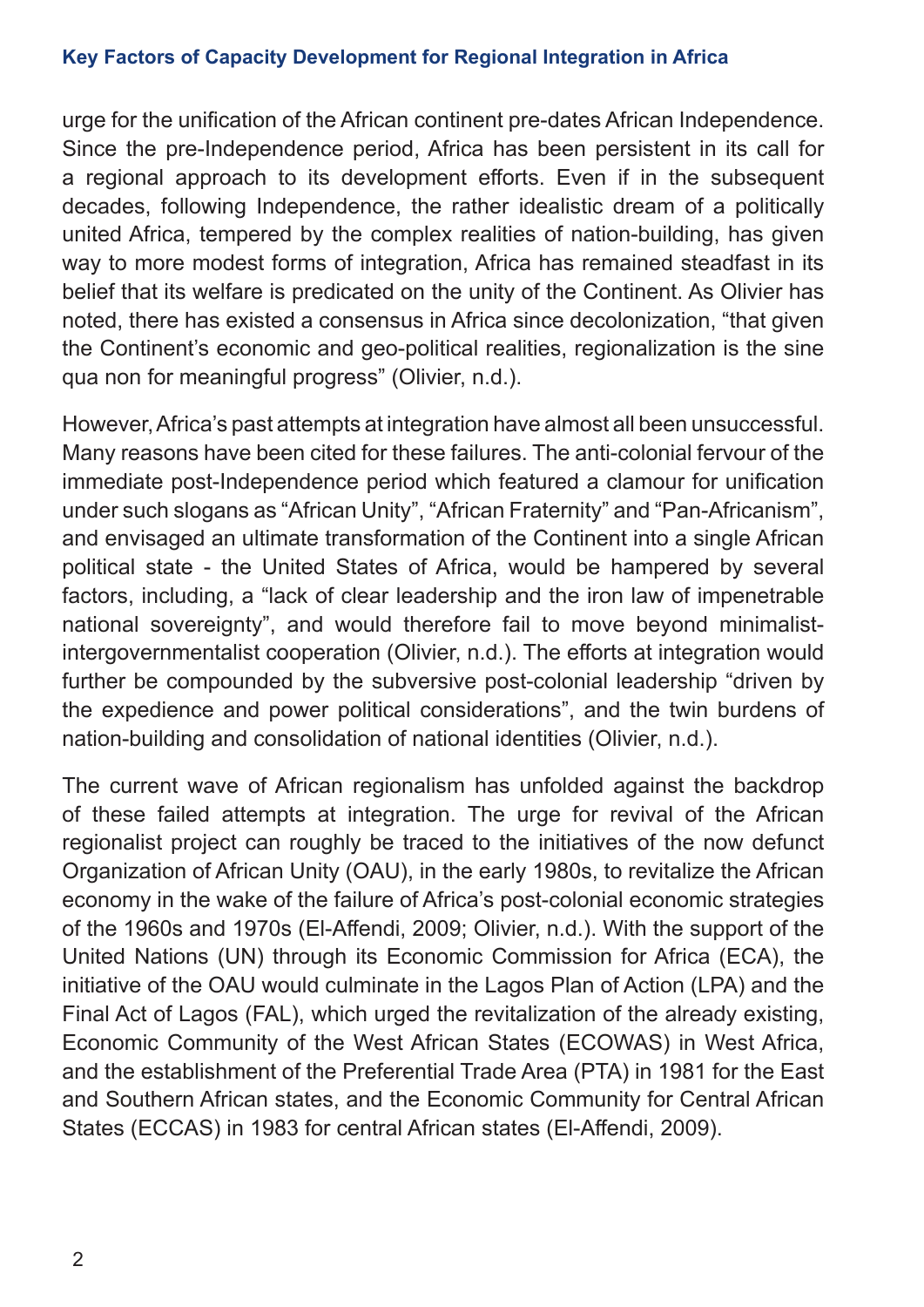The Abuja Treaty of 1991, which marks perhaps the most important phase in the evolution of African integration, was launched upon the foundations of the LPA and FAL. The Treaty would lay down the groundwork and a timeline for full continental economic integration, initially by the year 2025, now updated to 2034. Continental integration, it stated, would be achieved progressively, in stages, beginning with the construction/revitalization of Regional Economic Communities (RECs) as building blocks. The continental integration would culminate in the African Economic Community (AEC). Table 1 shows the stages outlined by the Abuja Treaty for achieving the African Economic Community.

| <b>Phase</b>   | <b>Objective</b>                                                                                                                                                                                                                                                                                                | <b>Time Frame</b> |
|----------------|-----------------------------------------------------------------------------------------------------------------------------------------------------------------------------------------------------------------------------------------------------------------------------------------------------------------|-------------------|
| 1              | Strengthening of existing RECs and establishing<br>new ones in regions where they do not exist                                                                                                                                                                                                                  | 1994 - 1999       |
| $\mathfrak{D}$ | Stabilization of tariff and other barriers to regional<br>trade and the strengthening of sectorial integration,<br>particularly in the field of trade, agriculture, finance,<br>transport and communication, industry and energy,<br>as well as coordination and harmonization of the<br>activities of the RECs | 1999 - 2007       |
| 3              | Establishment of a free trade area and a Customs<br>Union at the level of each REC                                                                                                                                                                                                                              | 2007-2017         |
| 4              | Coordination and harmonization of tariff and<br>non-tariff systems among RECs, with a view to<br>establishing a Continental Customs Union                                                                                                                                                                       | 2017-2019         |
| 5              | Establishing of a continent-wide African common<br>market                                                                                                                                                                                                                                                       | 2019 - 2023       |
| 6              | Establishing of a continent-wide economic and<br>monetary union (and thus also a currency union)<br>and pan-African parliament                                                                                                                                                                                  | 2023 - 2028       |
| 7              | End of all transition periods                                                                                                                                                                                                                                                                                   | Latest by<br>2034 |

#### **Table 1: 6 Stages for Achieving the AEC**

Source: United Nations Conference on Trade and Development (UNCTAD), 2012.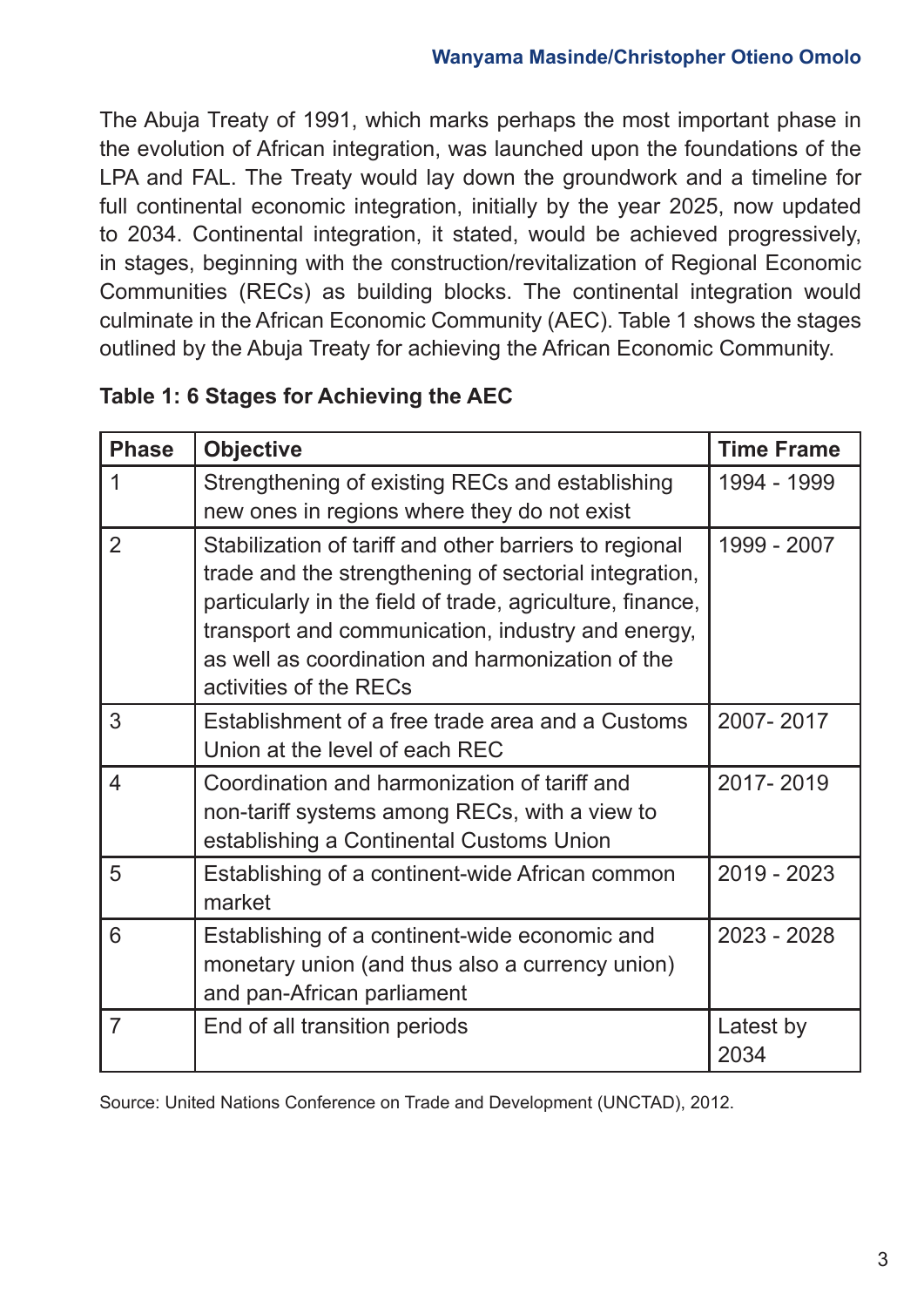#### **Key Factors of Capacity Development for Regional Integration in Africa**

The Sirte Declaration of 1999 proposed the establishment of the African Union (AU), and the two subsequent summits, in Lomé (2000) and Lusaka (2001) which adopted the Constitutive Act of the African Union and the Plan for the Implementation of the African Union, respectively, would reinforce the objectives of the Abuja Treaty. The Abuja Treaty therefore embodies the dream of African integration, and provides both its roadmap and a framework for achieving it. Table 2 shows the status of the implementation of the Abuja Treaty.

Like the previous attempts at regional integration in Africa, the current wave of African regionalism is predicated on the ability of stakeholders to circumvent a myriad of impediments. Among the factors that could potentially hamper the efforts at African integration are: overlapping membership in multiple RECs, insecurity and political instability, inadequate and poor regional infrastructure network, weak institutional and human capacity, diversity across the economies and divergent country attitudes towards regional integration, and the strong attachment to state sovereignty. Each of these factors is discussed in the following section.

Table 2 (next page) shows the membership of African states in different economic organizations. Nearly all African states are members of four of the eight RECs. Most states belong to at least two RECs, while some, like Kenya, belong to up to four.

Figure 1 (on page 6) demonstrates the overlap and redundancy of certain regional economic communities, and the complexity of economic integration in Africa. Overlapping membership of regional economic communities, now referred to as the "Spaghetti Bowl", has been often cited as a factor which affects the development of regional integration in Africa. Overlapping membership in the RECs is, for instance cited as the reason for the coordination challenges facing the organizations. It also leads to duplication of integration activities, resources and programs, and conflicting goals and policies, rendering the implementation of provisions of the organizations mostly impossible for member states. Overlapping membership also leads to a lack of a clear and strong commitment of member states to particular regional blocs. It further dissipates the energies and resources of the states. Policy makers and theorists have therefore repeatedly counseled rationalization as a condition for the success of Africa's integration project.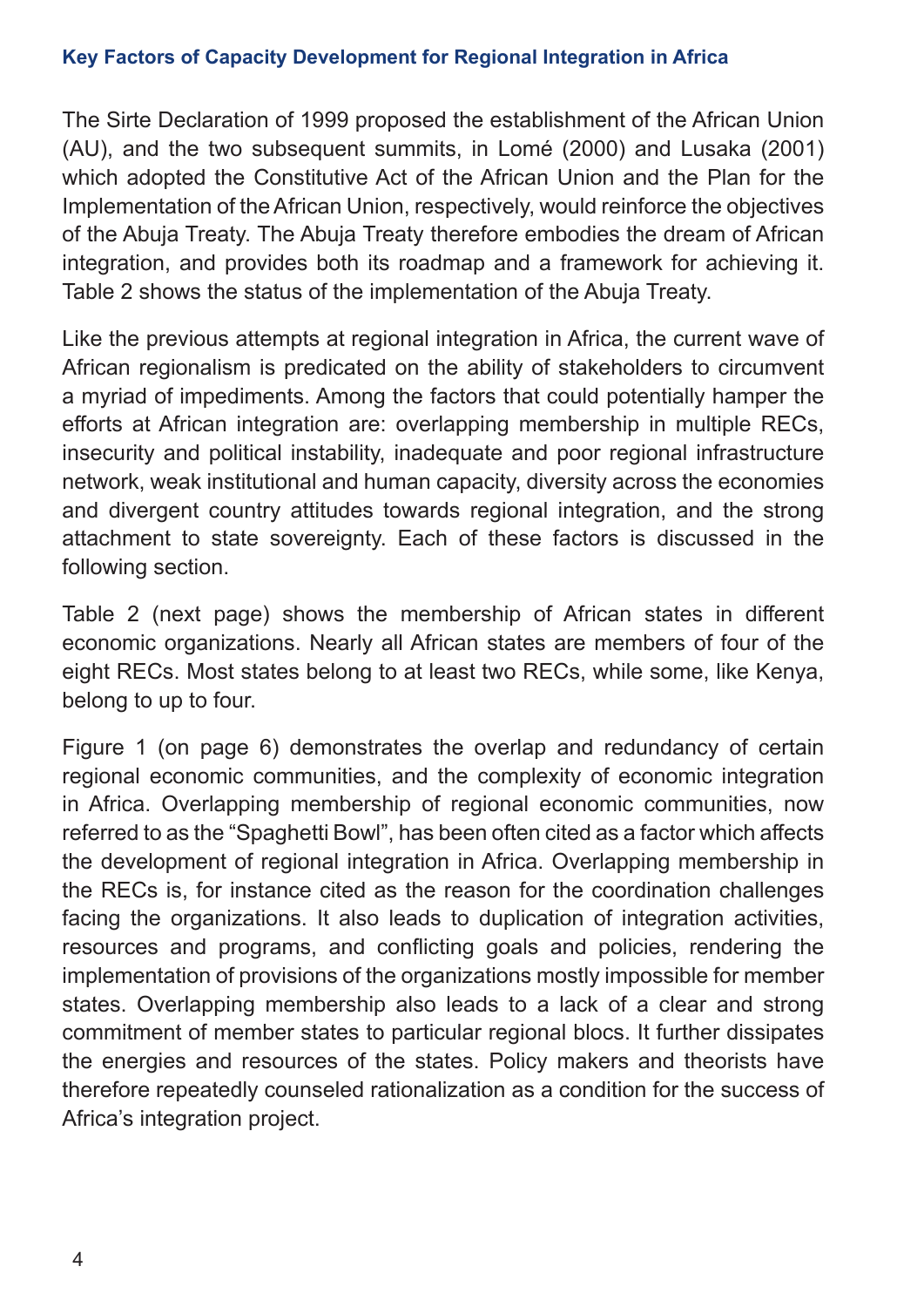|                                  | Table 2: Status of Implementation of the Abuja Treaty per REC                  |                                                   |                                                            |                           |                         |                                    |                                                         | Source: African Union, 2012               |
|----------------------------------|--------------------------------------------------------------------------------|---------------------------------------------------|------------------------------------------------------------|---------------------------|-------------------------|------------------------------------|---------------------------------------------------------|-------------------------------------------|
| the Abuja<br>Stages of<br>Treaty | Stage one:<br>1994-1999                                                        | Stage two:2000-<br>2007                           |                                                            | Stage three:<br>2008-2017 |                         | Stage four:<br>2018-2019           | Stage five:<br>2020-2023                                | latest 2034<br>2024-2028<br>Stage six:    |
| <b>RECs</b>                      | existing RECs<br>Strengthening<br>where they do<br>of new RECs<br>and creation | harmoni-<br>zation of<br>Coordi-<br>nation<br>and | non-tariff<br>tariff and<br>Gradual<br>elimina-<br>tion of | Trade<br>Area<br>Free     | Union<br>toms<br>Cus-   | Continental<br>Customs<br>Union    | an African<br>Establish-<br>Common<br>ment of<br>Market | and Econo-<br>mic Union<br>Monetary       |
|                                  | not exist                                                                      | activities                                        | barriers                                                   |                           |                         |                                    |                                                         |                                           |
| UMA                              | $\overline{\mathbf{z}}$                                                        | $\overline{\mathbf{z}}$                           | In pro-<br>gress                                           | $\frac{1}{2}$<br>yet      | $\frac{1}{2}$<br>yet    | This stage will<br>be achieved     | This stage<br>will be                                   | This stage<br>will be                     |
| <b>IGAD</b>                      | $\Delta$                                                                       | $\overline{\mathbf{z}}$                           | In pro-<br>gress                                           | $\frac{1}{2}$<br>yet      | <b>D</b><br>yet         | RECs have<br>when all              | achieved<br>when all                                    | achieved<br>when all                      |
| <b>SADC</b>                      | $\overline{\mathbf{z}}$                                                        | $\mathbf E$                                       | $\overline{\mathbf{z}}$                                    | ⊠                         | 2013                    | achieved                           | <b>RECs</b>                                             | RECs have                                 |
| CENSAD                           | $\mathbf{Z}$                                                                   | $\mathbf E$                                       | Not yet                                                    | $\frac{1}{2}$<br>yet      | $\frac{1}{2}$<br>yet    | harmonized<br>Union and<br>Customs | continental<br>achieved<br>have                         | Common<br>achieved<br>African             |
| ECOWAS                           | $\mathbf E$                                                                    | $\Delta$                                          | $\Delta$                                                   | $\mathbf Z$               | 2015                    | their respec-                      | customs                                                 | Market at                                 |
| COMESA                           | ⊠                                                                              | ⊠                                                 | $\overline{\mathbf{z}}$                                    | ⊠                         | $\overline{\mathbf{z}}$ | tive CET,                          | union as                                                | which time                                |
| ECCAS                            | ⊠                                                                              | ⊠                                                 | $\Delta$                                                   | $\Delta$                  | date<br>$\frac{1}{2}$   | with a view of<br>creating one     | free mo-<br>well as                                     | there will be<br>a common                 |
|                                  |                                                                                |                                                   |                                                            |                           | fixed                   | single conti-                      | vement of                                               | currency, is-                             |
| EAC                              | ⊠                                                                              | ⊠                                                 | $\mathbf Z$                                                | $\Delta$                  | $\overline{\mathbf{z}}$ | nental CET                         | labour and<br>capital                                   | African Cen-<br>sued by the<br>tral Bank. |

ntation of the Abuja Treaty per PEC  $\epsilon$ Tablo 2: Ctatus of Implam

2n1 Inion 2012 roo: Africa ت<br>ن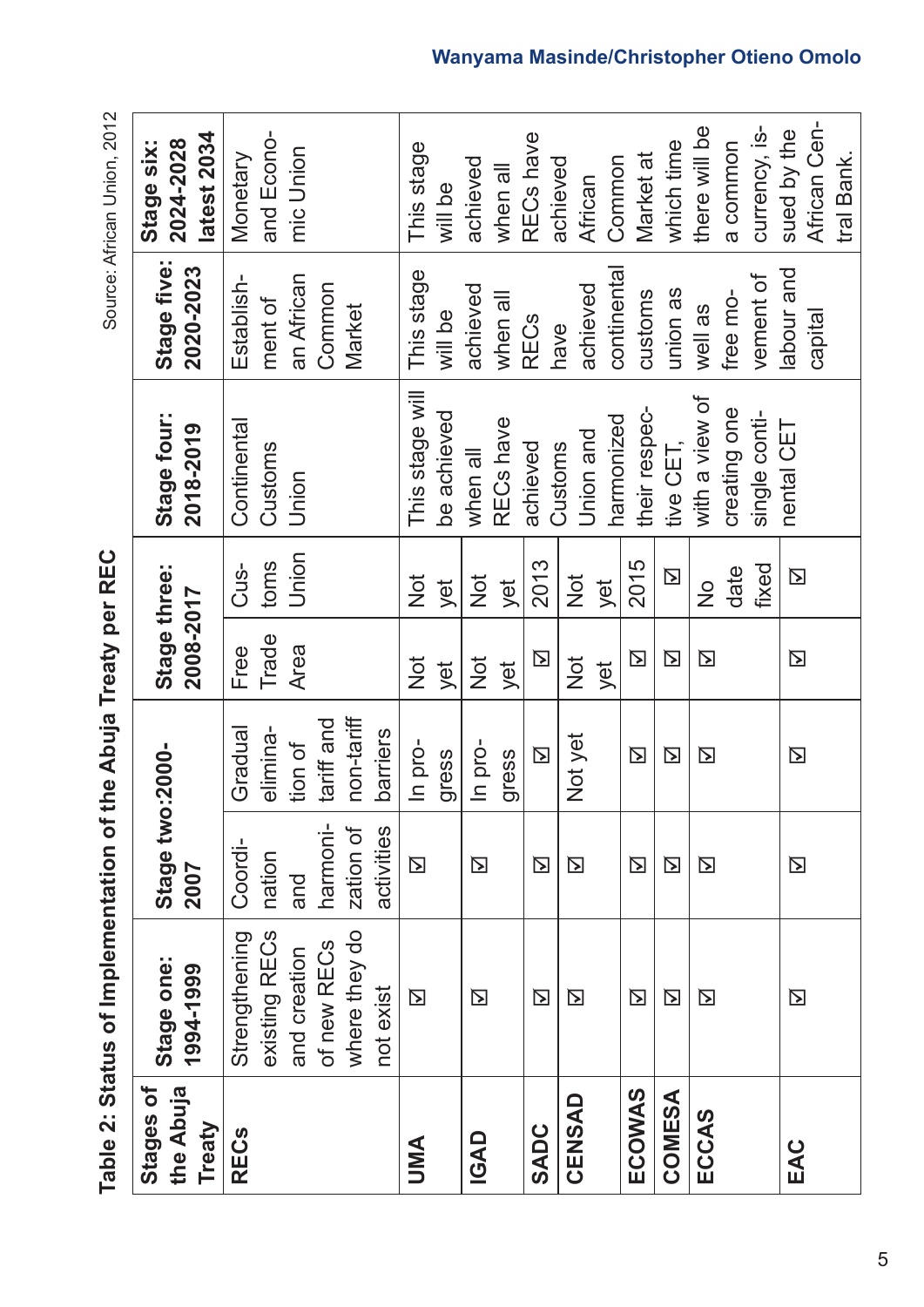#### **Key Factors of Capacity Development for Regional Integration in Africa**





Source: United Nations Conference on Trade and Development (UNCTAD), 2008.

### *Insecurity and Political Stability*

A novelty of the new wave of regionalism has been the inclusion of issues of security as an objective of regional integration. Most previous regionalization attempts were often limited to trade and economic cooperation. In the Cold-War bipolar world, despite attempts at a multilateral approach to issues of insecurity by the UN, matters of security were judged to belong to the domain of the nationstate rather than regional blocs. Moreover, during the Cold War, the threats of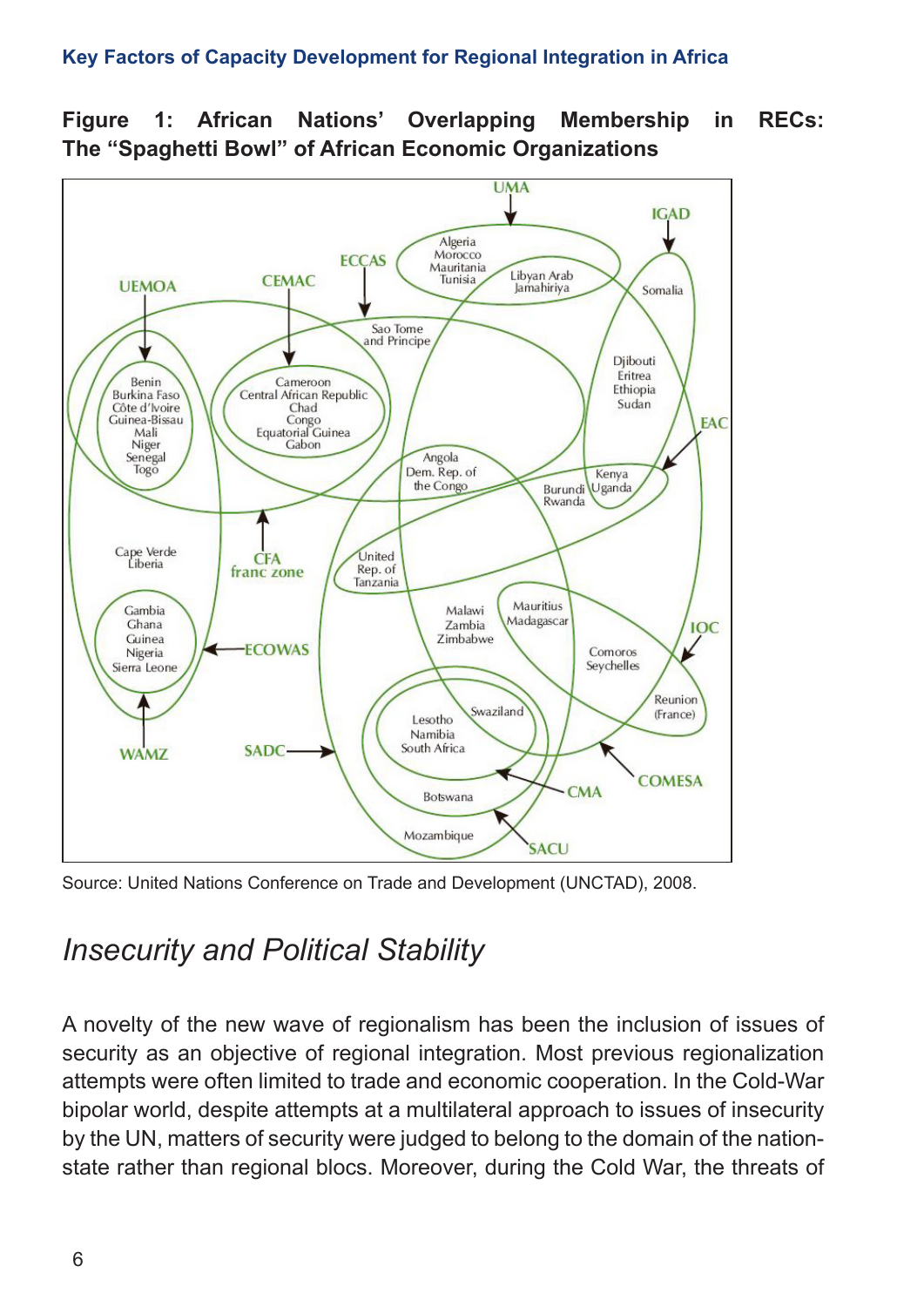insecurity were posed, not by regions but by individual nation-states and it was the responsibility of the state to guarantee the safety of its citizens.

For many, the Cold War - a war of ideas and ideologies rather than direct conflict between the major protagonists - exemplified all the doubts about the value of the modern state, which was forged out of violence and seemed unable to guarantee the safety of its citizens except through a balance of terror with other states, and over which hung the constant threat of nuclear annihilation. A successful state must keep most of its people happy most of the time, but many theorists asked whether the modern state could ever do this given its ties with nationalism, and its potential for misunderstanding and conflict (McCormick, 1999).

It is, in fact, this demand for peace, and the doubts about the ability of the modern state to provide it, that led to the idea of peace through international cooperation and resulted in the proliferation of many international organizations, including the UN in 1945. It also, most importantly, led to experiments in regional integration.

The African continent has over the decades constituted a whirlpool of conflicts. It has been susceptible to all triggers of conflicts - structural, political, economic, social and cultural - and has witnessed almost every type of conflict, both violent and non-violent forms, sporadic and endemic. The Eastern African region has for instance been plagued by civil wars, cross-border conflicts, social strife, arms trafficking, piracy off the Somali coast and terrorism. Some of these conflicts have been the subject of international attention over the years. These include the long-running civil war between Northern and Southern Sudan which only ended with the secession of the South, the raging conflict in Darfur, and the long-drawn out civil and ethnic conflicts in Somalia and the Democratic Republic of Congo (DRC). And yet, peace and security comprise perhaps the most important public goods that should justify the formation of regional blocs. Peace and security constitute the foundational conditions for achieving the other objectives of regional integration, and especially the ultimate objective of full political union. Political instability frightens investors, inhibits development, stifles economic growth, and consumes resources that could be channeled into productive regional activities (AfDB, 2011). Successful African regionalism is thus, also predicated on a peaceful and politically stable Africa.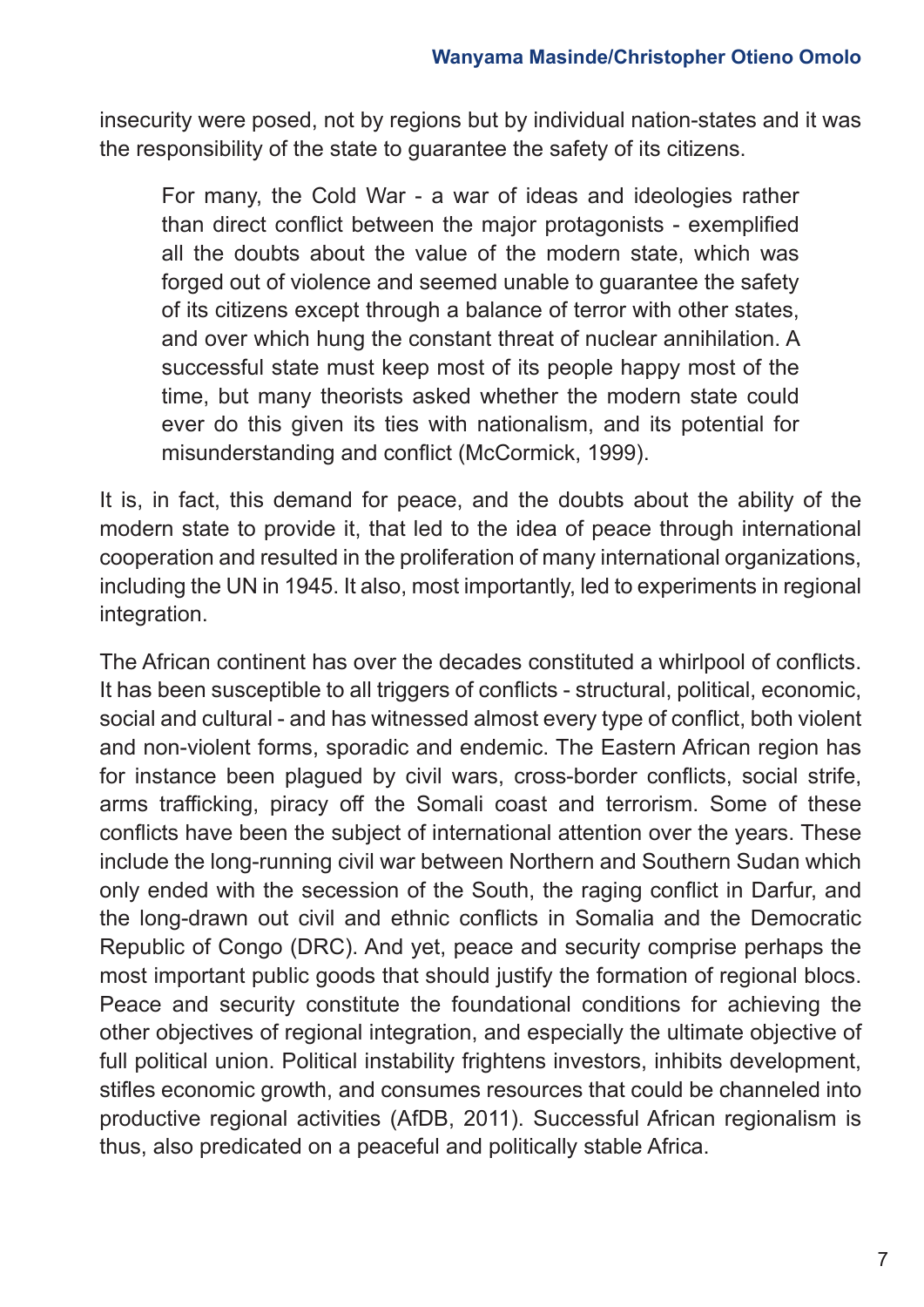### *Inadequate and Poor Regional Infrastructure Network*

An African Development Bank Strategy Paper on Eastern African Regional Integration notes how inadequate and poor regional infrastructure networks impede the growth of regionalism in the East African region and beyond. The Paper states that poor regional transport infrastructure networks "limit growth and trade expansion", and observes how poorly maintained regional railway networks, which are not commercially run and have different track gauges, prevent "seamless regional connectivity between Eastern and Southern Africa" (AfDB, 2011). Also cited in the report are, the incompatibility of road networks, with some designed for higher axle-load limits than others; cumbersome trade logistics, regional variations in technical standards, seaports with dilapidated handling facilities and equipment, and insufficient logistics infrastructure. These lead to high costs for regional trade transactions, and hence slow the pace of integration. Suffice is to say, adequate and functioning infrastructure are the bedrock of successful regional integration.

## *Weak Institutional and Human Capacity*

Many studies have highlighted the institutional and human capacity challenges faced by Africa's RECs. The AfDB report further states that the RECs and member states have insufficient financial and technical capacities to design, implement, and maintain Regional Organizations. It also points out the lack of adequate capacity for thorough policy analysis and expertise for the negotiation of international trade and technical agreements (AfDB, 2011). Several other studies have shown how the African Regional integration project is surviving on scarce resources.

# *Diversity Across the Economies and Divergent Country Attitudes Towards Regional Integration*

The lack of complementarity and convergence of state policies is cited as a constant impediment to successful regional integration in Africa. For successful regional integration, it is important for states to identify complementary areas of activities based on their comparative advantage (AfDB, 2011).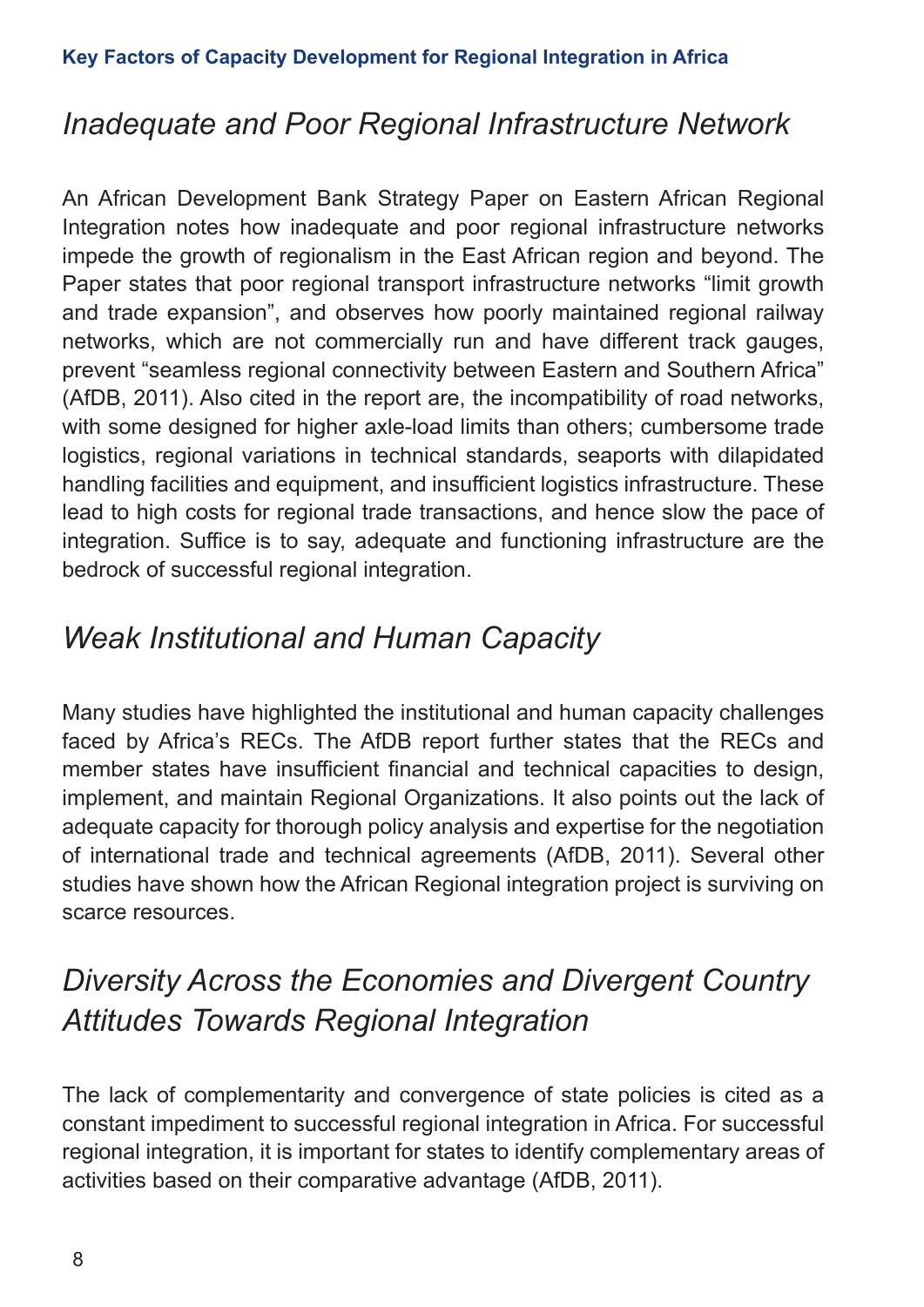## *The Principle of Sovereignty*

The principle of sovereignty of the nation-state as inherited from colonialism is credited with undermining integration projects in Africa. At the founding of the OAU, the "state-centric (confederal) Westphalian model of sovereignty was accepted and institutionalized as the ruling paradigm and political lode star" (Olivier, n.d.). Successful models of integration like the EU owe their success to the willingness of the member states to cede some state power to supranational/organizations. In Africa, on the contrary, states have sought to guard their sovereignty jealously and this has led to the construction of institutional structures without cohesion and supranational scope. This has consequently rendered the implementation of decisions, declarations and resolutions by member states both slow and poor. Yet, from a regional and continental perspective, achieving integration is predicated on states ceding power to the centre as well as regional goals take precedence over national interests. "Supranationalism", an essential element of regionalism, implies that states are able to abide by norms adopted at a higher level of organization.

### *Conclusion*

Regional integration, as demonstrated by the example of the EU, can be an effective instrument for development. Africa, indeed, concedes as much. This is evidenced by the fact that Africa has, despite many false starts, and several failures, persisted in its pursuit of continental unity. The Abuja Treaty provides the framework and the map for African development. Yet, the project of African regionalism faces serious impediments, which although not insurmountable, require more than small and half-hearted measures of commitment. How Africa navigates through these factors will determine whether it achieves the ultimate objective of integration as spelt out in the Abuja Treaty: An African Economic Community.

To navigate through all these factors, it is essential that the requisite capacities and competencies be given to individual officers as well as to institutions at both the national and regional level.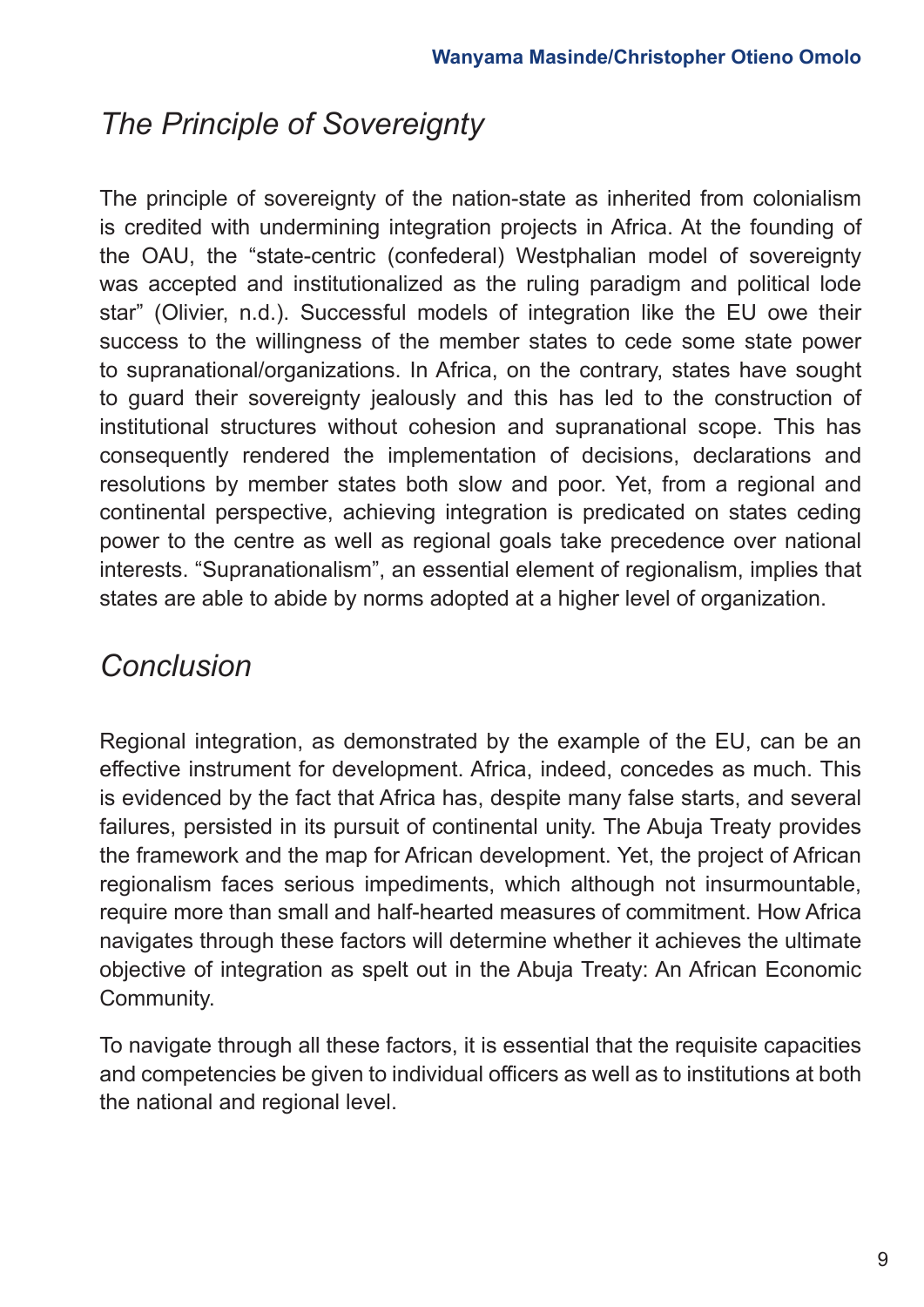### *Bibliography*

African Development Bank (AfDB), 2011. *Eastern Africa: Regional Integration Strategy Paper (2011-2015)*. Regional Departments - East I & East II (OREA/ OREB).

African Union, 2012. *Status of Integration in Africa (SIA VI)*. Addis Ababa: African Union Commission.

El-Affendi, A., 2009. The Perils of Regionalism: Regional Integration as a Source of Instability in the Horn of Africa? J*ournal of Intervention and State-Building*, 3 (1), 1-19.

McCormick, J., 1999. *Understanding the European Union: A Concise Introduction*. New York: St. Martin's Press, Inc.

Olivier, G., n.d. *Regional Integration in Africa: A Political Perspective*. Unpublished Manuscript.

Schiff, M. and Winters, L. A., 2003. *Regional Integration and Development*. Washington DC: World Bank and Oxford University Press.

Telò, M., 2001. *European Union and New Regionalism: Regional Actors and Global Governance in a Post-hegemonic era*. Burlington: Ashgate.

United Nations Conference on Trade and Development (UNCTAD), 2008. *Regional Cooperation And Integration In Sub-Saharan Africa*. Geneva: United Nations.

United Nations Conference on Trade and Development (UNCTAD), 2012. Trade Liberalization, Investment And Economic Integration. In: *African Regional Economic Communities. Towards The African Common Market*. Geneva: United Nations.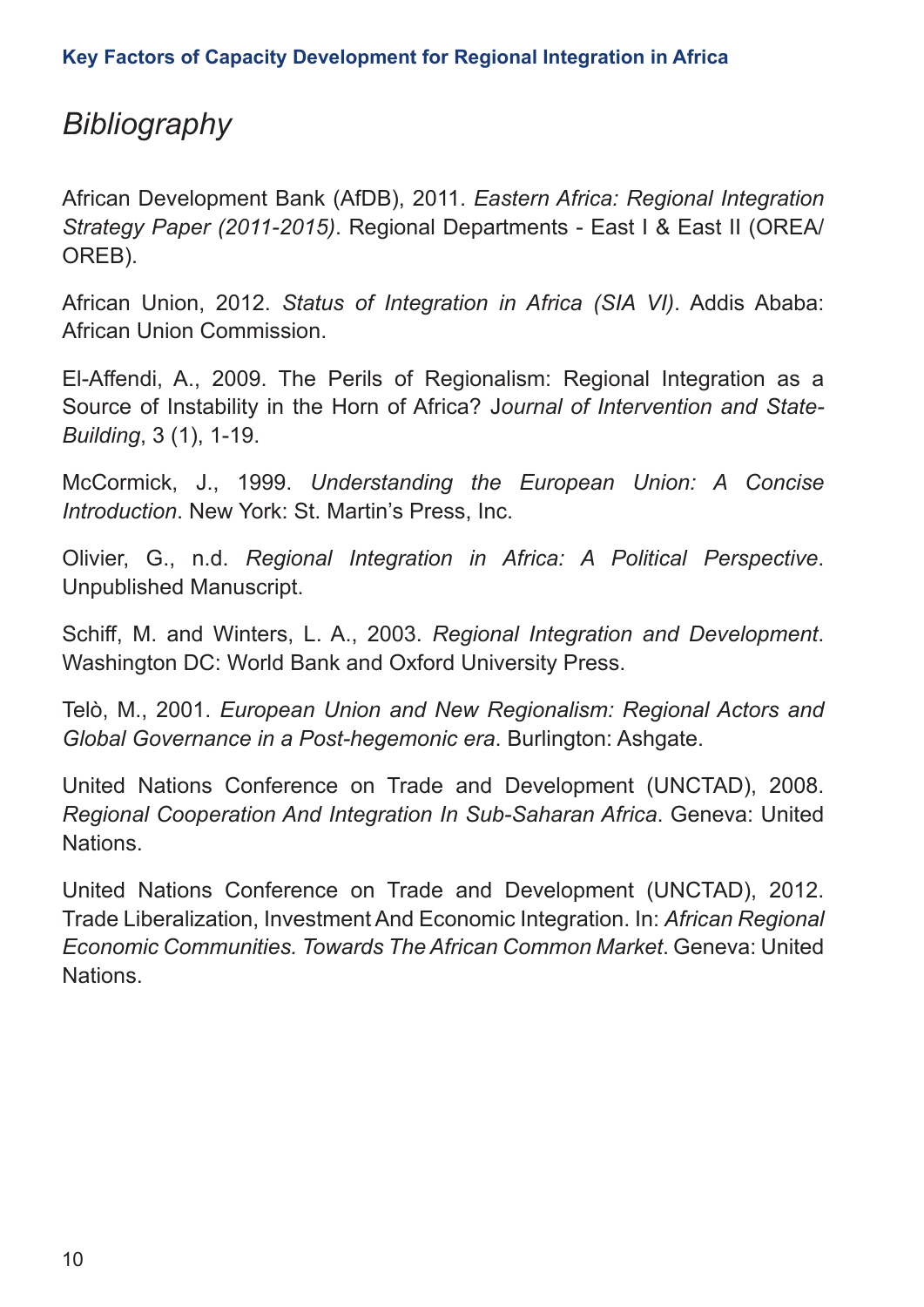The **West Africa Institute (WAI)** is a research center offering research, capacitydevelopment and social dialogue on regional integration in West Africa. WAI is promoted by the Economic Community of West African States (ECOWAS), the West African Economic and Monetary Union (WAEMU), ECOBANK and the Government of Cape Verde. WAI is based in Praia Cape Verde.

The **Center for European Integration Studies (ZEI)** is an interdisciplinary research and further education institute at the University of Bonn.

WAI-ZEI Papers are published in the framework of the research cooperation both institutes conduct on "Sustainable regional integration in West Africa and Europe" in the years 2013-2016. They are intended to stimulate discussion about regional integration processes in West Africa and Europe from a comparative perspective and about the development of European-West African relations in the political and economic sector. Papers express the personal opinion of the authors.

### **WAI-ZEI Paper**

#### **No. 17 2014**

Ablam Benjamin Akoutou, Rike Sohn, Matthias Vogl, Daniel Yeboah (eds.): Understanding Regional Integration in West Africa – A Multi-Thematic and Comparative Analysis. Praia/Bonn 2014 (also available in French and Portuguese).

#### **No. 18 2014**

Céline Bas: Aspects fiscaux de la formulation de la politique énergétique européenne. Praia/Bonn 2014.

### **No. 19 2014**

Quentin de Roquefeuil: EPA negotiations are (almost, finally) over. What next?. Praia/Bonn 2014.

### **No. 20 2015**

Sally Brammer/Maria de Fátima Fortes: Master in African Regional Integration. Praia/Bonn 2015.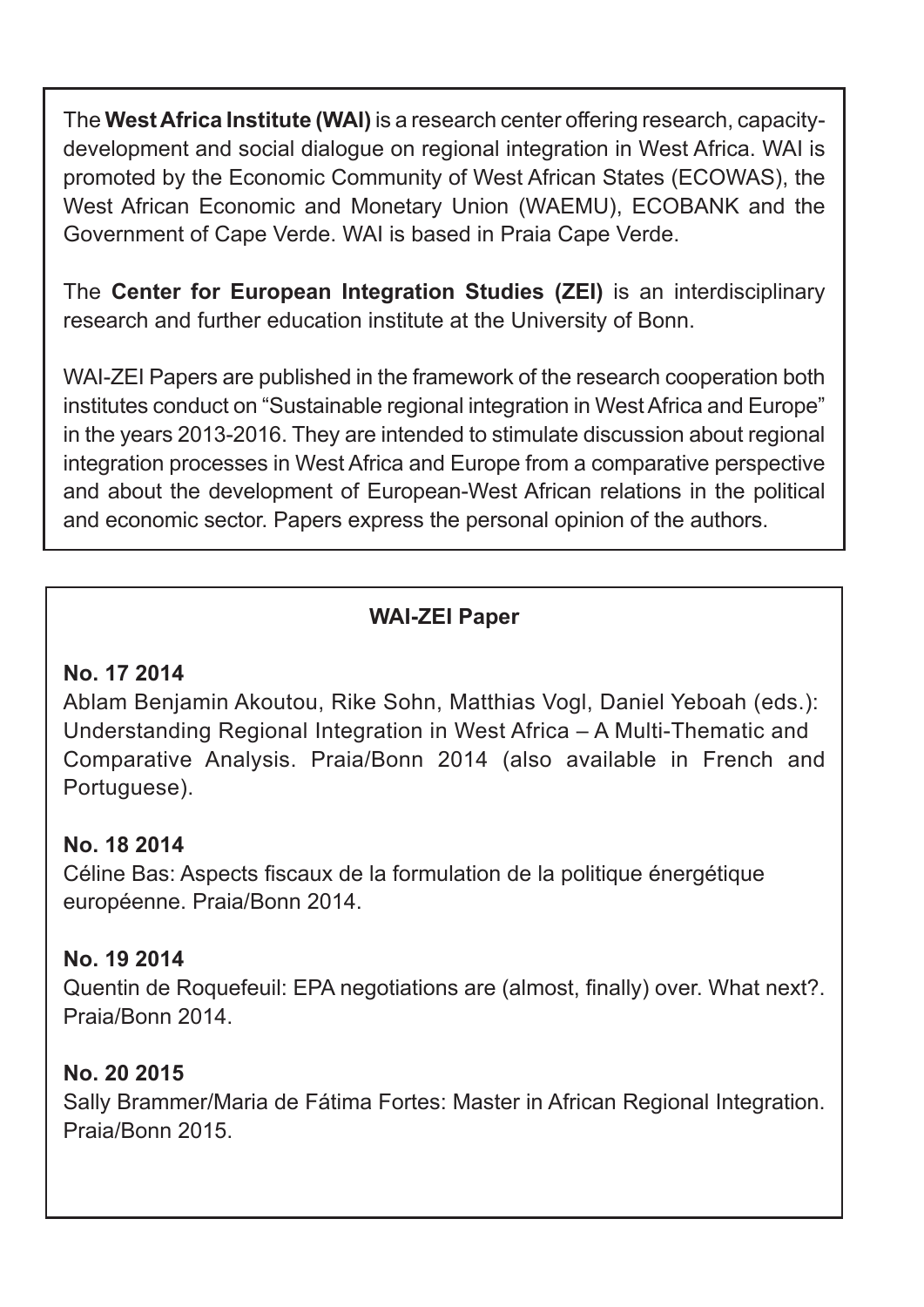#### **WAI-ZEI Paper**

### **No. 21 2015**

Ludger Kühnhardt: World War I: Lessons Learned and Lessons Threatened. Praia/Bonn 2015.

### **No. 22 2015**

Manuel Guilherme Júnior: Comparison of Regional Economic Communities in Africa – The Case of SADC. Praia/Bonn 2015.

#### **No. 23 2015**

Ablam Benjamin Akoutou,Rike Sohn, Matthias Vogl, Daniel Yeboah (eds.): Migration and Civil Society as Development Drivers - a Regional Perspective. Praia/Bonn 2015 (also available in French and Portuguese).

#### **No. 24 2015**

Ludger Kühnhardt/Djénéba Traoré (eds.): Brainstorming for a Pan-African Network in Regional Integration Studies. Praia/Bonn 2015.

#### **No. 25 2015**

Charles Edward Minega/Djénéba Traoré: Higher Education and Research Policy for Regional Integration in West Africa and Beyond. Praia/Bonn 2015.

#### **No. 26 2016**

René N'Guettia Kouassi: Plus de 50 Ans d'Intégration Africaine : Quel Bilan ?/ More than 50 Years of African Integration: The State of Play. Praia/Bonn 2016.

#### **No. 27 2016**

Emmanuel Kam Yogo: Le Processus d'Intégration Regionale en Afrique Centrale : État des Lieux et Défis. Praia/Bonn 2016.

#### **No. 28 2016**

Kocra L. Assoua: Unpacking the Relationship between Decentralization and Regional Economic Integration in Sub-Sahara Africa. Towards an analytical framework for regional governance. Praia/Bonn 2016.

#### **No. 29 2016**

Manuel Guilherme Júnior: The COMESA-EAC-SADC Tripartite Free Trade Area – New Regionalism and Lessons From the EU. Praia/Bonn 2016.